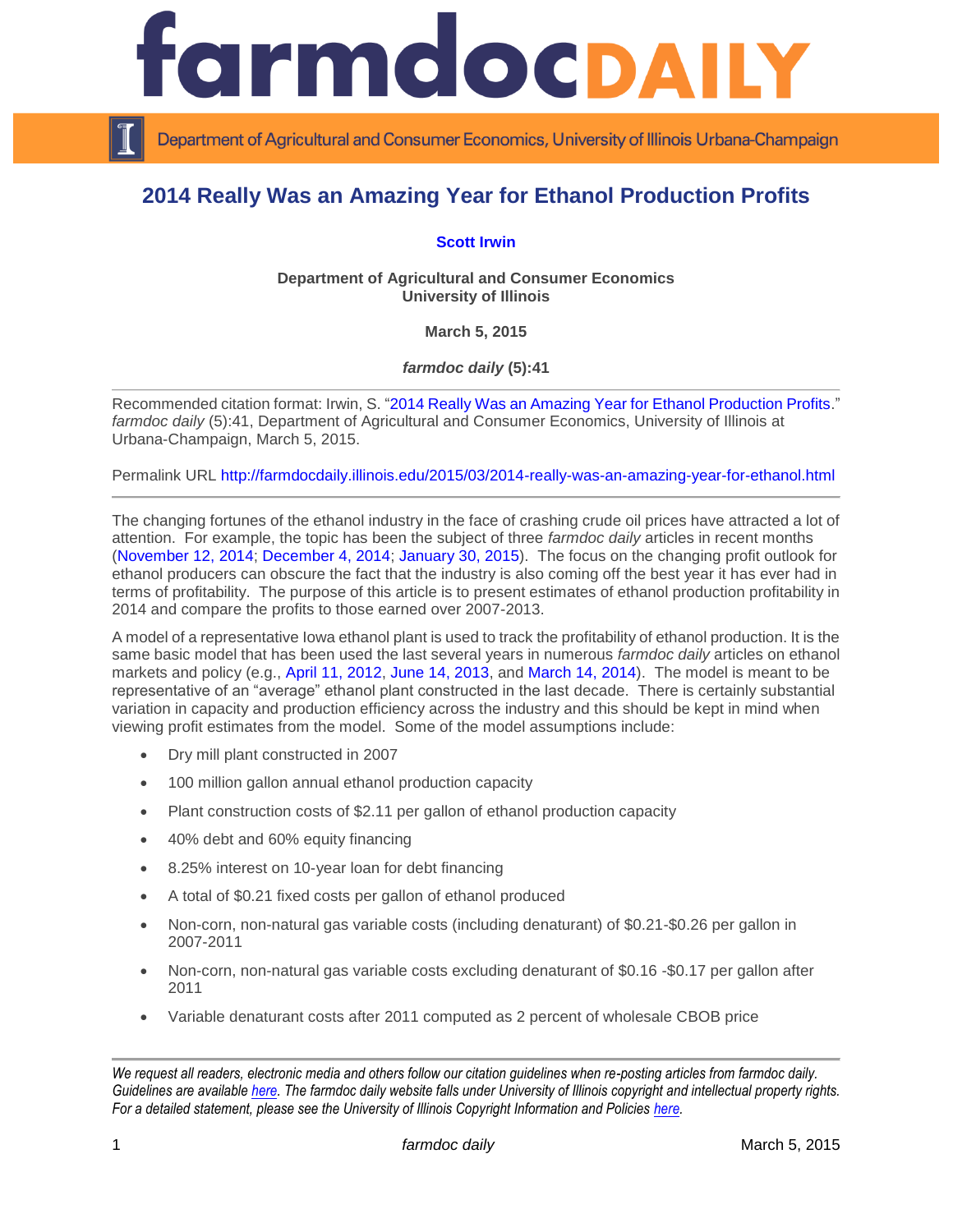- 30 cubic feet of natural gas per gallon of ethanol
- 2.80 gallons of ethanol (including denaturant) produced per bushel of corn processed
- 16 pounds of dried distillers grain (DDGS) produced per bushel of corn processed
- 0.55 pounds of corn oil per bushel of corn processed (starting in January 2012)
- Netback (marketing) costs of \$0.05 per gallon of ethanol and \$4 per ton of DDGS.

Model assumptions were updated in 2012 and 2013 based on ethanol plant benchmarking studies by [Christianson and Associates.](http://www.christiansoncpa.com/) We appreciate this firm sharing the results of their studies with us.

To track plant profitability over time, weekly ethanol and DDGS prices at [Iowa ethanol plants](http://www.ams.usda.gov/mnreports/nw_gr212.txt) are collected starting in late January 2007. Crude corn oil prices for the Midwest are available from OPIS. Natural gas costs over 2007-2013 are estimated based on monthly industrial prices for Iowa available from the EIA. Since January 2014 the Iowa industrial price has only been reported sporadically, and when reported, has been out-of-line with its historical relationship to nearby natural gas futures prices. Consequently, a regression relationship between nearby natural gas futures prices and natural gas costs over 2007-2013 is used to estimate natural gas costs starting in January 2014.

Figure 1 presents the three components of plant revenue per gallon—ethanol, DDGS, and corn oil—on a weekly basis from January 26, 2007 through February 27, 2015. The chart shows that ethanol prices dropped throughout 2014 with the exception of sharp, upward spikes in late winter and during the fall. The highest price of ethanol at Iowa plants for the year, \$3.15, occurred on March 28, and the lowest price for the year, \$1.48, occurred on October 3. Figure 2 shows the four major cost components for producing ethanol. It is immediately apparent that corn is the major input cost, about 70 percent on average, and the steep drop in the price of corn that began in late summer 2013 is the key reason that the ethanol production industry remained so profitable in 2014 in the face of declining ethanol prices. The decline of corn prices relative to ethanol prices is discussed in more detail in earlier *farmdoc daily* articles [\(March 14, 2014,](http://farmdocdaily.illinois.edu/2014/03/recent-trends-in-the-profitability-of-ethanol-production.html) [October 23, 2014\)](http://farmdocdaily.illinois.edu/2014/10/ethanol-production-profits-hit-the-wall.html). Some additional cost reductions were seen in late 2014 for natural gas and other variable costs (mainly in denaturant costs).

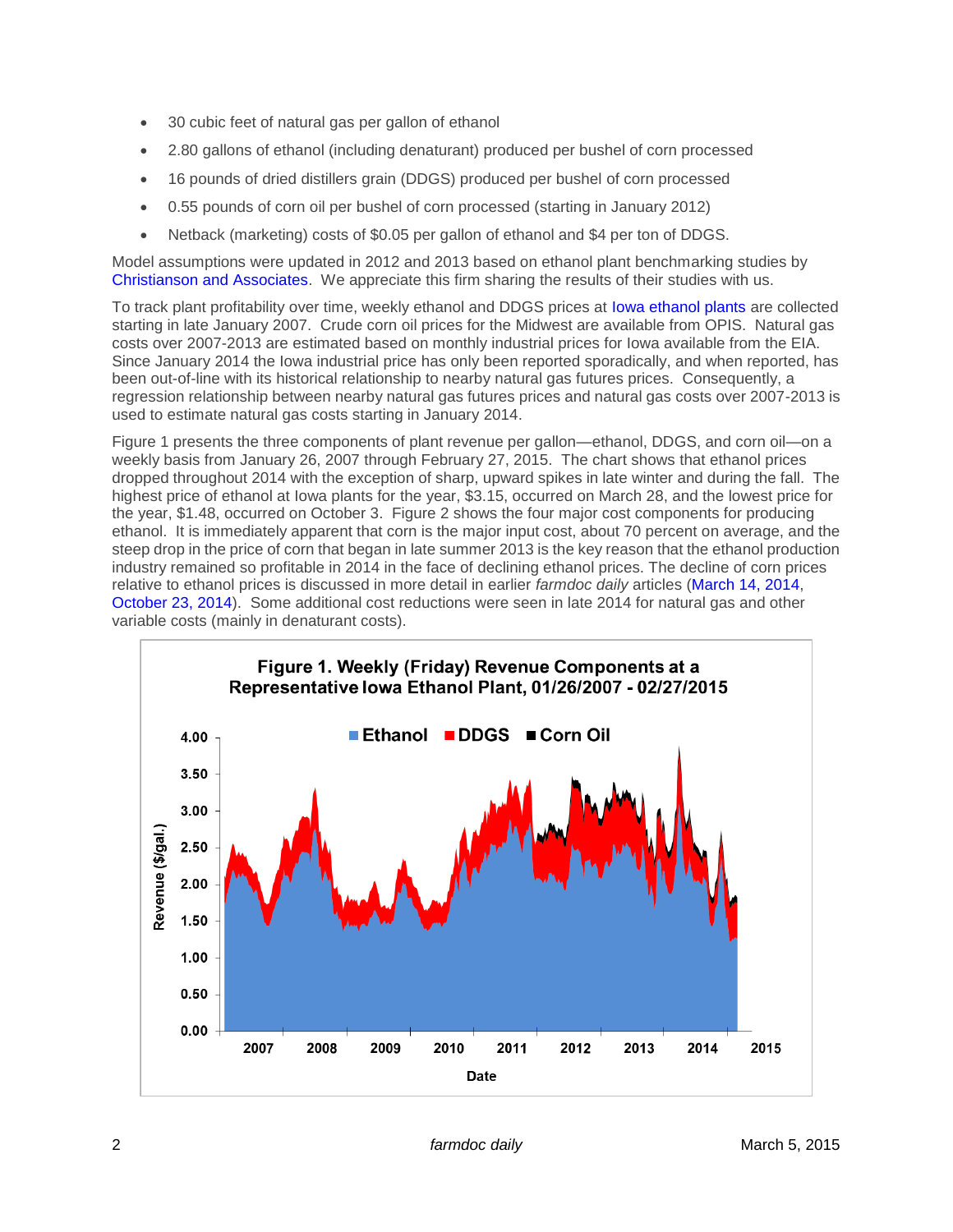

Figure 3 presents the (pre-tax) estimates of ethanol production profits net of all variable and fixed costs. Driven by the combination of relatively high ethanol prices and relatively low corn prices, profits averaged a record \$0.54 per gallon in 2014. A new record weekly high profit of an astounding \$1.61 per gallon was set on March 28, 2014. This dwarfs the previous record spikes in late 2011 and 2013. The record profits of 2014 are also part of the longest run of uninterrupted profits since we first began estimating margins in early 2007. The streak of positive profits began on March 15, 2013 and ended on January 2, 2015, or a total of 95 consecutive weeks without a loss. The average profit during the streak was \$0.43 per gallon. This is more than 10 times the average profit of \$0.04 per gallon that a representative plant earned during all the weeks preceding the recent record streak (January 26, 2007 – March 8, 2013). We argued in earlier *farmdoc daily* articles that an important factor in explaining the relative strength in ethanol prices and profits was surging ethanol exports [\(June 11, 2014;](http://farmdocdaily.illinois.edu/2014/06/why-are-ethanol-prices-and-production-profits-so-high.html) [June 18, 2014\)](http://farmdocdaily.illinois.edu/2014/06/trade-patterns-and-crude-oil-prices-for-ethanol-corn.html).

Further perspective on the record profits for 2014 is provided in Figure 4, where the profit margins are aggregated over an annual horizon for 2007-2014. Profits are presented in terms of both total pre-tax net returns and percent return to equity. The 2014 net profit of \$54.4 million is more than twice the profits of the next highest year (2007, \$25.0 million). Even more impressive, the 2014 net profit exceeds the sum of all profits—\$49 million—earned cumulatively over 2007-2013. Averages for the eight-year period of 2007-2014 are \$13.0 million and 10.3 percent, respectively. The total cumulative (pre-tax) return to equity holders for the period was \$104.0 million. Finally, we can use the average net profit for the representative plant to make a rough estimate of profit for the entire U.S. ethanol industry in 2014. Assuming all plants in the industry earned a net profit of \$0.54 per gallon, then, total ethanol production for the U.S. in 2014 of 14.3 billion gallon ethanol implies aggregate industry (pre-tax) profits of \$7.8 billion. It was indeed a very good year for ethanol producers.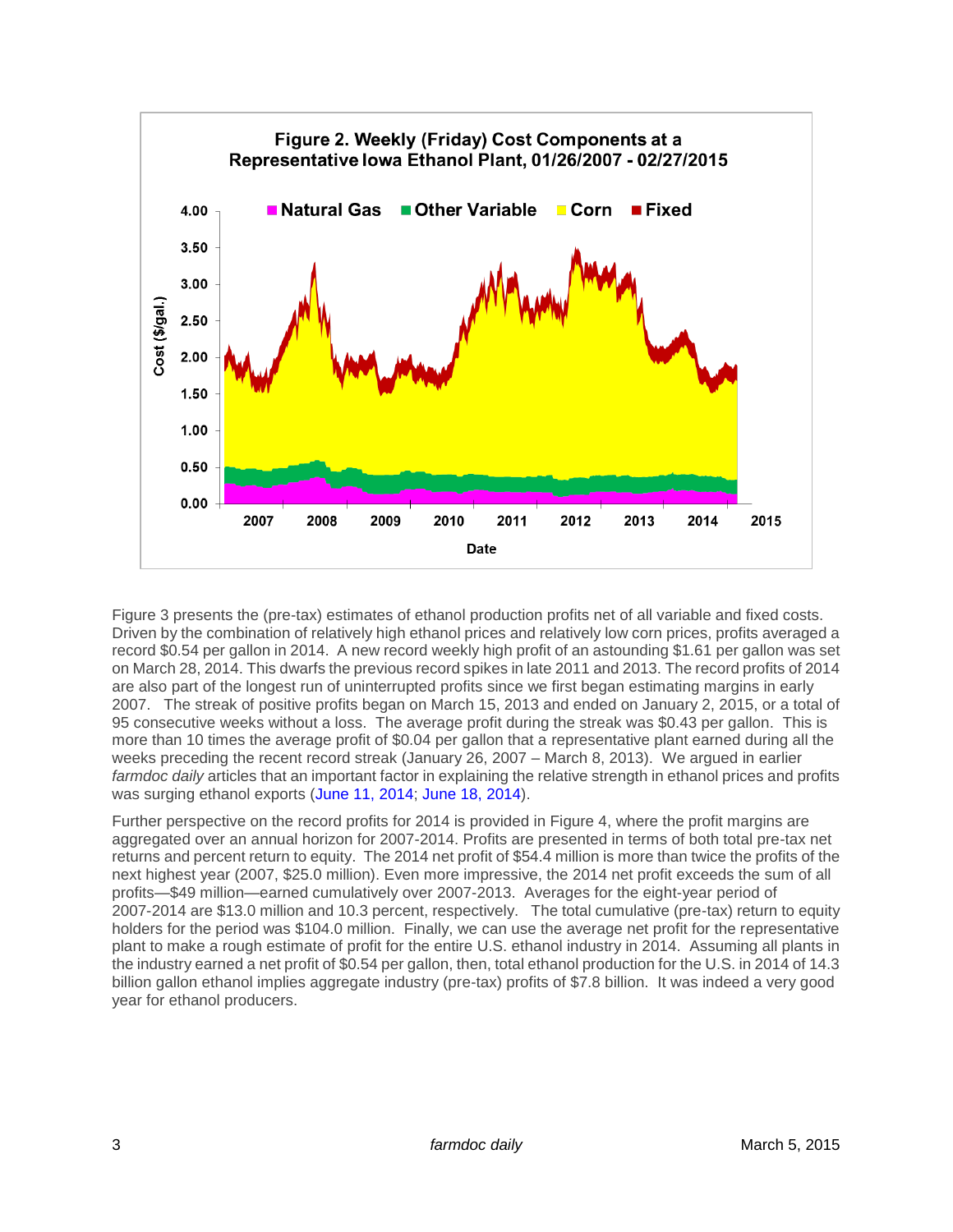